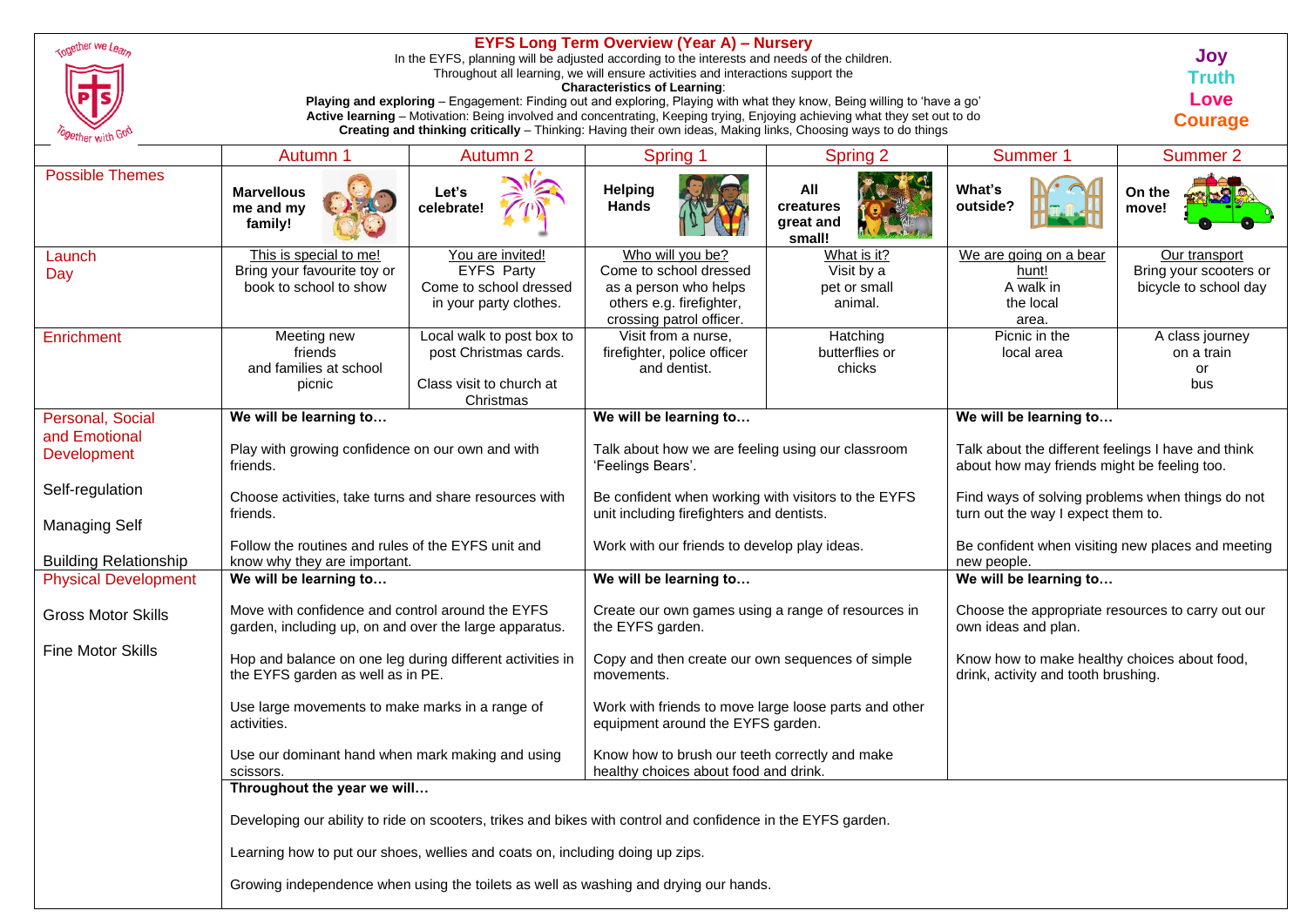|                      | Using one-handed tools and equipment including scissors with increasing care and control.                                                                                 |                                                            |                                                                                                                                                      |                                        |                                                                                                         |                                             |  |
|----------------------|---------------------------------------------------------------------------------------------------------------------------------------------------------------------------|------------------------------------------------------------|------------------------------------------------------------------------------------------------------------------------------------------------------|----------------------------------------|---------------------------------------------------------------------------------------------------------|---------------------------------------------|--|
|                      |                                                                                                                                                                           |                                                            |                                                                                                                                                      |                                        |                                                                                                         |                                             |  |
|                      | Developing a tripod grip when hold mark making tools, inside the classroom and outside in the EYFS garden.                                                                |                                                            |                                                                                                                                                      |                                        |                                                                                                         |                                             |  |
| Communication        | We will be learning to                                                                                                                                                    |                                                            | We will be learning to                                                                                                                               |                                        | We will be learning to                                                                                  |                                             |  |
| and Language         | Listen and be attentive in small group and whole class<br>activities.                                                                                                     |                                                            | Respond to simple 'who', 'what' and 'where' and 'why'<br>questions.                                                                                  |                                        | Recall and sing familiar songs.                                                                         |                                             |  |
| Listening, attention |                                                                                                                                                                           |                                                            |                                                                                                                                                      |                                        | Talk about familiar texts and tell a long story.                                                        |                                             |  |
| and understanding    | Respond to a question or instruction with at least two                                                                                                                    |                                                            | Use talk to organise our ideas when playing with                                                                                                     |                                        |                                                                                                         |                                             |  |
|                      | parts.                                                                                                                                                                    |                                                            | friends.                                                                                                                                             |                                        | Use sentences of at least four to six words when<br>engaged in conversations with friends or familiar   |                                             |  |
| Speaking             | Start and continue a 'back and forth' conversation<br>with a friend or familiar adult.                                                                                    |                                                            | Listen to longer stories and use talk to remember key<br>events within it.                                                                           |                                        | adults.                                                                                                 |                                             |  |
|                      |                                                                                                                                                                           |                                                            |                                                                                                                                                      |                                        |                                                                                                         |                                             |  |
|                      |                                                                                                                                                                           |                                                            |                                                                                                                                                      |                                        | Use talk and actions to express what we are<br>thinking or feeling when we disagree with friends.       |                                             |  |
|                      | Throughout the year we will                                                                                                                                               |                                                            |                                                                                                                                                      |                                        |                                                                                                         |                                             |  |
|                      | Listen to simple stories and talk about what is happening using the illustrations to help us.                                                                             |                                                            |                                                                                                                                                      |                                        |                                                                                                         |                                             |  |
|                      |                                                                                                                                                                           | Introduced to and use a growing vocabulary of 'Wow' words. |                                                                                                                                                      |                                        |                                                                                                         |                                             |  |
| Literacy             | <b>Key texts</b>                                                                                                                                                          | <b>Key texts</b>                                           | <b>Key texts</b>                                                                                                                                     | <b>Key texts</b>                       | <b>Key texts</b>                                                                                        | <b>Key texts</b>                            |  |
|                      | Owl Babies by Martin<br>Waddell                                                                                                                                           | Rama and Sita: The story<br>of Diwali by Michael           | Supertato by Sue Hendra                                                                                                                              | Rosie's Walk by Pat<br><b>Hutchins</b> | Oliver's Vegetables by<br>Vivian French                                                                 | The Train Ride by June<br>Crebbin           |  |
| Comprehension        |                                                                                                                                                                           | Doyle                                                      | My Mum is a superhero by                                                                                                                             |                                        |                                                                                                         |                                             |  |
| Word Reading         | Super Duper Me by                                                                                                                                                         |                                                            | Angela McAllister                                                                                                                                    | What the Ladybird heard                | The Tiny Seed by Eric                                                                                   | Naughty Bus by Jan                          |  |
|                      | Sophie Henn                                                                                                                                                               |                                                            | My Dad is a superhero by                                                                                                                             | by Julia Donaldson                     | Carle                                                                                                   | Oke                                         |  |
| Writing              | Full, full, full of Love by                                                                                                                                               | The Nativity by DK                                         | Timothy Knapman                                                                                                                                      | The Very Hungry                        | Tree, Seasons come,                                                                                     | Coming to England                           |  |
|                      | <b>Trish Cook</b>                                                                                                                                                         |                                                            | Busy People series by                                                                                                                                | Caterpillar by Eric Carle.             | Seasons go by Patricia                                                                                  | by Floella Benjamin                         |  |
|                      |                                                                                                                                                                           |                                                            | Lucy M George.                                                                                                                                       |                                        | Hegarty.                                                                                                |                                             |  |
|                      | We will be learning to<br>Recognise the first letter of our name and familiar logos<br>in the environment.                                                                |                                                            | We will be learning to<br>Use some of our letter knowledge in our early writing.                                                                     |                                        | We will be learning to                                                                                  |                                             |  |
|                      |                                                                                                                                                                           |                                                            |                                                                                                                                                      |                                        | Form the letters correctly, including those in our                                                      |                                             |  |
|                      |                                                                                                                                                                           |                                                            |                                                                                                                                                      |                                        | name.                                                                                                   |                                             |  |
|                      | Talk about marks we make on our drawings.                                                                                                                                 |                                                            | Use our name card to begin to write some letters in our<br>name.                                                                                     |                                        | Use some of our print and letter knowledge in our<br>early writing.                                     |                                             |  |
|                      |                                                                                                                                                                           |                                                            |                                                                                                                                                      |                                        |                                                                                                         |                                             |  |
|                      | Understand the five key concepts about print.                                                                                                                             |                                                            | Understand the five key concepts about print.                                                                                                        |                                        | Understand the five key concepts about print.<br>print has meaning<br>print can have different purposes |                                             |  |
|                      | print has meaning                                                                                                                                                         |                                                            | print has meaning<br>$\bullet$                                                                                                                       |                                        |                                                                                                         |                                             |  |
|                      | print can have different purposes                                                                                                                                         |                                                            | print can have different purposes<br>we read English text from left to right and<br>from top to bottom<br>the names of the different parts of a book |                                        |                                                                                                         |                                             |  |
|                      | we read English text from left to right and<br>from top to bottom                                                                                                         |                                                            |                                                                                                                                                      |                                        |                                                                                                         | we read English text from left to right and |  |
|                      | the names of the different parts of a book                                                                                                                                |                                                            |                                                                                                                                                      |                                        | from top to bottom                                                                                      |                                             |  |
|                      | page sequencing                                                                                                                                                           |                                                            | page sequencing                                                                                                                                      |                                        |                                                                                                         | the names of the different parts of a book  |  |
|                      | page sequencing<br>Throughout the year we will                                                                                                                            |                                                            |                                                                                                                                                      |                                        |                                                                                                         |                                             |  |
|                      |                                                                                                                                                                           |                                                            |                                                                                                                                                      |                                        |                                                                                                         |                                             |  |
|                      | Be taking part in Phase 1 phonics activities, this will develop our phonological awareness, so that we can: spot and suggest rhymes, count or clap syllables in words and |                                                            |                                                                                                                                                      |                                        |                                                                                                         |                                             |  |
|                      | recognise words with the same initial sound.                                                                                                                              |                                                            |                                                                                                                                                      |                                        |                                                                                                         |                                             |  |
| <b>Mathematics</b>   | We will be learning to                                                                                                                                                    |                                                            | We will be learning to                                                                                                                               |                                        | We will be learning to                                                                                  |                                             |  |
|                      | Subitise $1 - 3$ .                                                                                                                                                        |                                                            | Recite numbers past 5.                                                                                                                               |                                        | Count out the correct number of objects to match a                                                      |                                             |  |
| Number               |                                                                                                                                                                           |                                                            | Say one number for each item in order: 1,2,3,4,5.                                                                                                    |                                        | numeral.                                                                                                |                                             |  |
|                      | Say one number for each object in order: 1,2,3,4,5.                                                                                                                       |                                                            |                                                                                                                                                      |                                        |                                                                                                         |                                             |  |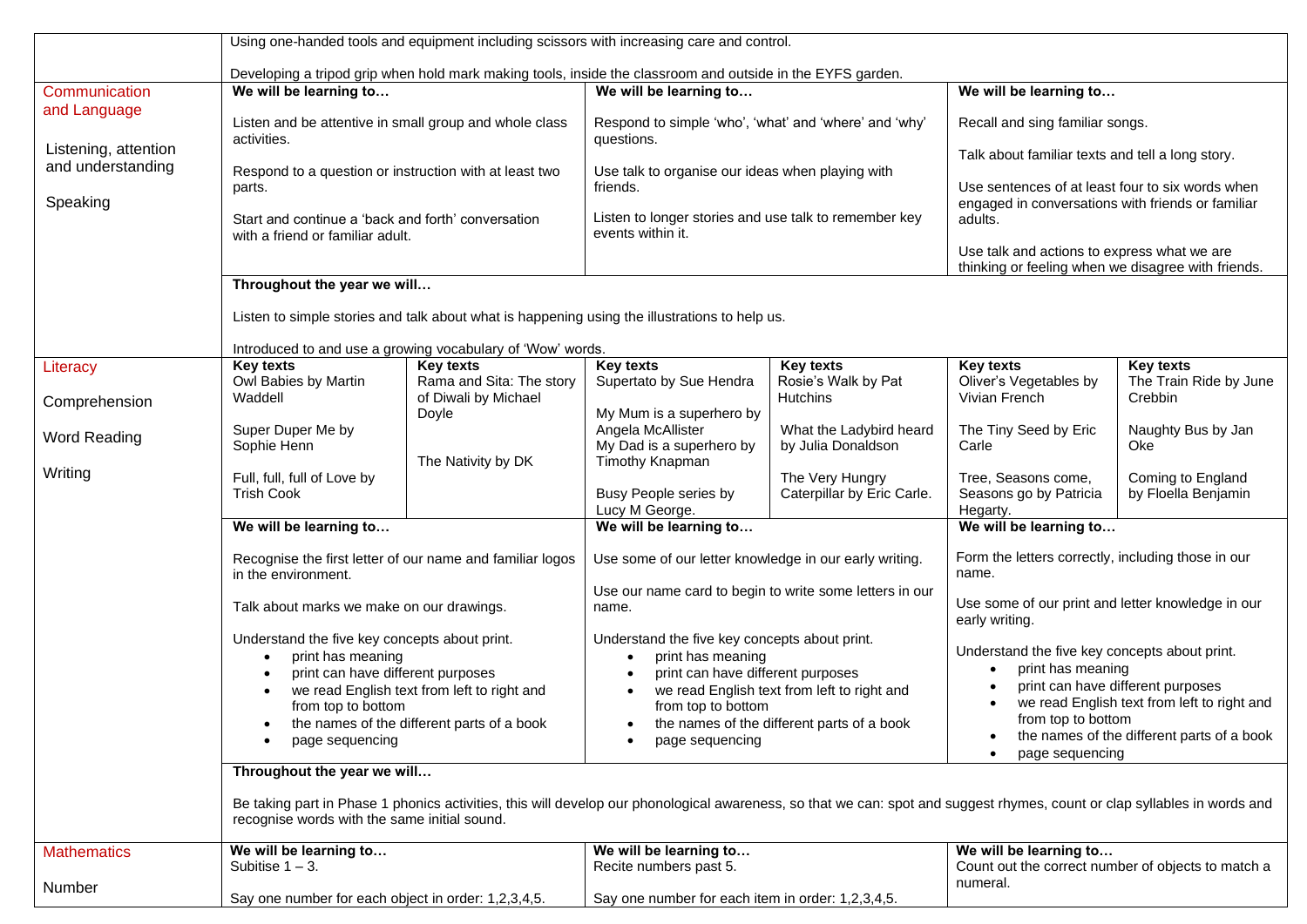| <b>Numerical Patterns</b>                                                      | Say numbers in order to 5 and beyond<br>Know that the last number reached when counting tells<br>us how many there are.<br>Count out a number of objects and then match them to<br>the correct numeral.<br>Talk about and explore 2D and 3D shapes.<br>Talk about different objects using words such as big<br>and small, tall and short as well as light and heavy.<br>Talk about patterns we see in the EYFS unit.<br>Talk about the positon of an object in the environment<br>such "Gruffalo is hiding under the chair" |                                                                                                                                                                                                                                                                                                                                                               | us how many there are.<br>the correct numeral.<br>Talk about and explore 2D and 3D shapes.<br>Choose the shapes we need to make a model.<br>Combine shapes to make new ones.<br>Make comparisons between objects relating to size,<br>length, weight and capacity.<br>Combine shapes to make new ones.<br>Copy and continue a simple colour, shape or object<br>pattern such as 'conker, shell, conker, shell' or 'circle, | Know that the last number reached when counting tells<br>Count out a number of objects and then match them to                                                                                                                                                                                                                                                | Make marks and numerals to represent a set of<br>objects.<br>Solve problems with numbers up to 10.<br>Talk about different sets of objects using words<br>such as 'more', 'less' or 'same'.<br>Create our own repeating patterns, using different<br>objects, and notice when we make errors.<br>Talk about a familiar route around the indoor or<br>outdoor learning environment.<br>Talk about a sequence of events using words such<br>as 'first', 'next' and 'then'. |                                                                                                                                                                                                                                                                                                                                                      |
|--------------------------------------------------------------------------------|-----------------------------------------------------------------------------------------------------------------------------------------------------------------------------------------------------------------------------------------------------------------------------------------------------------------------------------------------------------------------------------------------------------------------------------------------------------------------------------------------------------------------------|---------------------------------------------------------------------------------------------------------------------------------------------------------------------------------------------------------------------------------------------------------------------------------------------------------------------------------------------------------------|----------------------------------------------------------------------------------------------------------------------------------------------------------------------------------------------------------------------------------------------------------------------------------------------------------------------------------------------------------------------------------------------------------------------------|--------------------------------------------------------------------------------------------------------------------------------------------------------------------------------------------------------------------------------------------------------------------------------------------------------------------------------------------------------------|--------------------------------------------------------------------------------------------------------------------------------------------------------------------------------------------------------------------------------------------------------------------------------------------------------------------------------------------------------------------------------------------------------------------------------------------------------------------------|------------------------------------------------------------------------------------------------------------------------------------------------------------------------------------------------------------------------------------------------------------------------------------------------------------------------------------------------------|
| Understanding<br>the World                                                     | <b>Our History questions</b><br>How have I changed?<br>Who is in my family?<br>What was it like when my<br>grandparent as a child?<br><b>Our Geography question</b><br>Who lives with me?<br><b>Our Science question</b><br>What are my senses?                                                                                                                                                                                                                                                                             | <b>Our History questions</b><br>How have birthdays<br>changed?<br>What was Christmas like<br>a long time ago?<br><b>Our Geography</b><br>question<br>How do other people<br>celebrate?<br><b>Our Science questions</b><br>How does it work?                                                                                                                   | square, circle square.'<br><b>Our History question</b><br>Were there doctors and<br>nurses a long time ago?<br><b>Our Geography</b><br>question<br>What jobs do people<br>have in my community?<br><b>Our Science question</b><br>Who helps me to keep my<br>body healthy?                                                                                                                                                 | <b>Our Geography question</b><br>Where do animals live?<br><b>Our Science question</b><br>How do animals grow and<br>change?                                                                                                                                                                                                                                 | <b>Our History question</b><br>How has my school<br>changed?<br><b>Our Geography</b><br>question<br>What is it like at school?<br><b>Our Science question</b><br>What is the weather<br>like today?                                                                                                                                                                                                                                                                      | <b>Our History question</b><br>How have vehicles<br>changed?<br><b>Our Geography</b><br>question<br>Where did you go on<br>holiday?<br><b>Our Science question</b><br>How do toy vehicles<br>work?<br>What is happening to                                                                                                                           |
| Past and Present<br>People, Culture and<br>Communities<br><b>Natural World</b> | We will be learning to<br>Talk about our own family<br>and their history.<br>Talk about the similarities<br>and differences between<br>people.<br>Talk about collections of<br>materials with similar and<br>different properties.<br>Explore and talk about<br>different natural items in<br>the EYFS garden and<br>inside environment.                                                                                                                                                                                    | What is it changing?<br>We will be learning to<br>Talk about our own family<br>celebrations.<br>Know how people in<br>different countries in the<br>world celebrate special<br>events through<br>photographs and our own<br>experiences.<br>Talk about different<br>materials and changes<br>we notice about them.<br>Explore how toys and<br>equipment work. | We will be learning to<br>Talk about different jobs<br>people have including<br>police officer, nurse,<br>dentist and firefighter.<br>Explore different natural<br>items in the EYFS garden<br>and inside environment.<br>Talk about different<br>materials and changes<br>we notice about them.<br>Talk about different<br>countries in the world and<br>talk about the differences                                       | We will be learning to<br>Recognise and talk about<br>the different stages of the<br>life cycle of a hen and<br>butterfly.<br>Understand the need to<br>respect and care for<br>animals in our school<br>gardens, such as hens,<br>and the wider community.<br>Talk about the animals we<br>see in the outdoor school<br>environment and local<br>community. | We will be learning to<br>Plant seeds and care for<br>plants growing in our<br>EYFS garden.<br>Recognise and talk about<br>the different stages of the<br>life cycle of a plant.<br>Talk about the plants we<br>see in the outdoor school<br>environment and local<br>community.                                                                                                                                                                                         | my ice lolly?<br>We will be learning<br>to<br>Use familiar toys and<br>vehicles to explore and<br>talk about different<br>forces we can feel.<br>Talk about different<br>materials and changes<br>we notice about them.<br>Name and talk about<br>different countries in<br>the world we have<br>visited or seen in<br>photographs or<br>television. |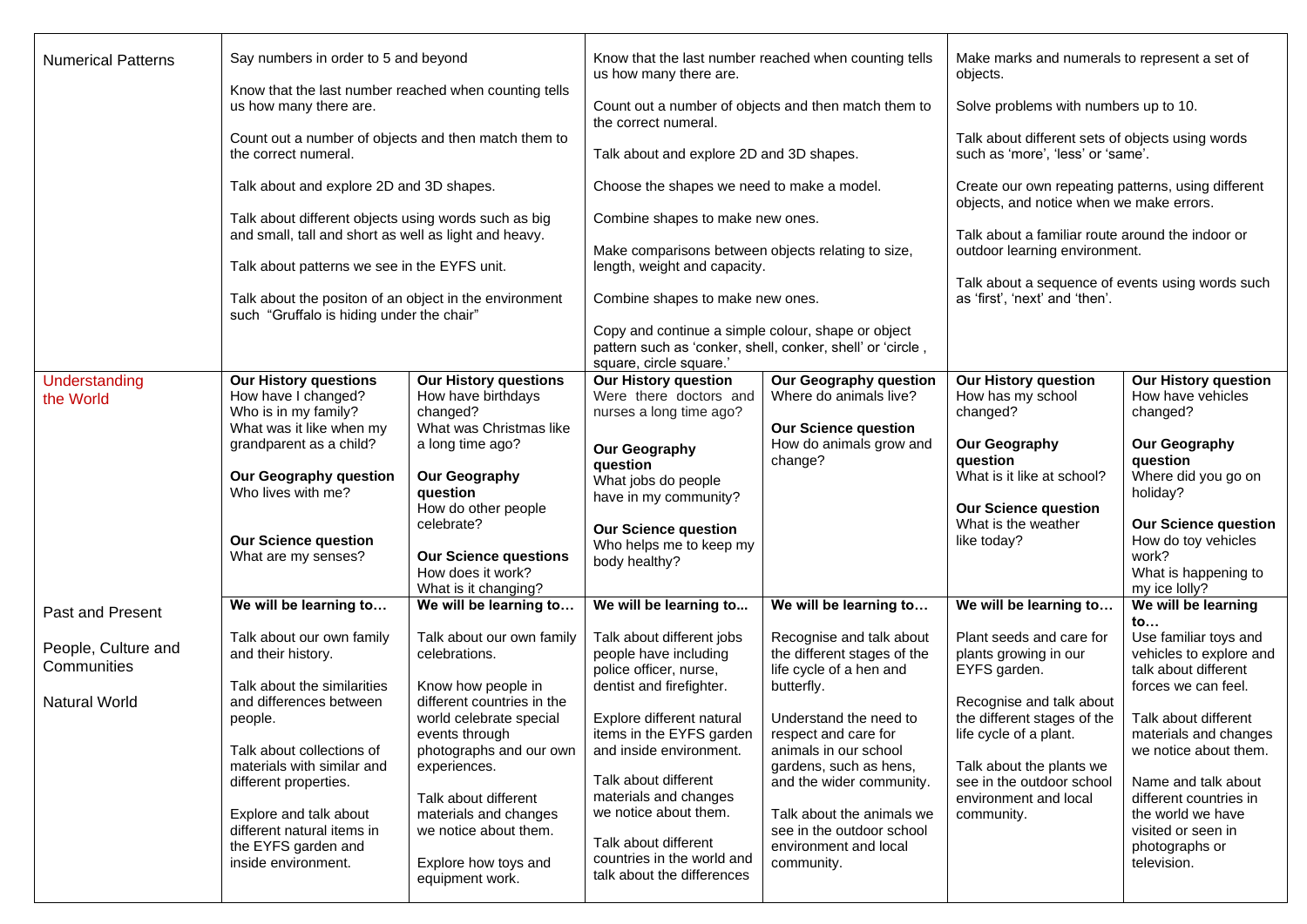|                                     |                                                                                                            | Talk about what we see<br>in the EYFS garden,<br>using a growing<br>vocabulary.                                                                                                                                                              | we have experienced or<br>seen in photos.<br>Talk about our own family<br>and their history.                                                                      |                                                                                                                        |                                                                                                                                                                                        |                                                                                                                                        |
|-------------------------------------|------------------------------------------------------------------------------------------------------------|----------------------------------------------------------------------------------------------------------------------------------------------------------------------------------------------------------------------------------------------|-------------------------------------------------------------------------------------------------------------------------------------------------------------------|------------------------------------------------------------------------------------------------------------------------|----------------------------------------------------------------------------------------------------------------------------------------------------------------------------------------|----------------------------------------------------------------------------------------------------------------------------------------|
| <b>Expressive Art</b><br>and Design | Art question<br>What will I need to paint a<br>self-portrait?                                              | <b>Art question</b><br>How will I print my own<br>celebration wrapping<br>paper?                                                                                                                                                             | Art question<br>How will I create a<br>superhero cityscape?                                                                                                       | <b>Art question</b><br>Which artists have painted<br>pictures of animals?                                              | <b>Art question</b><br>How can I use what I find<br>in the garden to create a<br>picture?                                                                                              | <b>Art question</b><br>Which artists have<br>painted pictures of the<br>seaside?                                                       |
|                                     | DT question<br>How will I make a harvest<br>time healthy snack?                                            | DT question<br>What do I need to create<br>a Christmas decoration?                                                                                                                                                                           | DT question<br>How will I create a model<br>of an emergency vehicle?                                                                                              | DT question<br>How will I create a<br>'hatching' animal?                                                               | DT question<br>How will I build a den in<br>the EYFS garden?                                                                                                                           | DT question<br>How will I make a fruit<br>smoothie ice lolly?                                                                          |
| <b>Creating with Materials</b>      | We will be learning to                                                                                     | We will be learning to                                                                                                                                                                                                                       | We will be learning to                                                                                                                                            | We will be learning to                                                                                                 | We will be learning to                                                                                                                                                                 | We will be learning                                                                                                                    |
| Being Imaginative and<br>Expressive | Choose different objects<br>and use them to be<br>something else in our play.                              | Use paint to mix two<br>colours to create new<br>ones including the<br>colours of Autumn.                                                                                                                                                    | Use talk to develop our<br>own detailed stories,<br>based on different<br>'People who help us',                                                                   | Use talk to develop our<br>own detailed animal<br>stories using small world<br>resources.                              | Use paint to mix two<br>colours to create new<br>ones.                                                                                                                                 | to<br>Make up our songs<br>linked to journeys and<br>holidays.                                                                         |
|                                     | Explore a range of different<br>materials and use them to<br>create and develop our<br>own ideas.          | Learn, remember and<br>sing songs linked to<br>different celebrations.                                                                                                                                                                       | using small world<br>resources.<br>Create our own collages<br>and use different                                                                                   | Draw or paint different<br>emotions in faces we<br>create.                                                             | Remember and sing new<br>plant and garden themed<br>songs.<br>Talk about what we think                                                                                                 | Play instruments with<br>increasing control to<br>express our feelings<br>and ideas.                                                   |
|                                     | Draw or paint closed<br>shapes with continuous<br>lines and use them to<br>represent people or<br>objects. | Play instruments with<br>increasing control to<br>express our feelings and<br>ideas during different<br>celebrations                                                                                                                         | materials to make them.<br>Play instruments with<br>increasing control to<br>express our feelings and                                                             | Join different materials<br>effectively including glue<br>and split pins.<br>Play instruments with                     | and feel about what<br>music and songs we<br>have listened to .                                                                                                                        | Design our own models<br>or collages and use<br>different materials to<br>create them.                                                 |
|                                     | Add detail to our drawings<br>such as eyes, nose and<br>mouth to a circle face.                            | Join different materials<br>effectively including glue<br>and tape                                                                                                                                                                           | ideas.<br>Remember and sing new<br>songs with friends or on                                                                                                       | increasing control to<br>express our feelings and<br>ideas.                                                            |                                                                                                                                                                                        | Talk about what we<br>think and feel about<br>what music and songs<br>we have listened to.                                             |
|                                     | Use blocks and<br>construction kits to create<br>our own imaginary<br>buildings and lands.                 | Use mark making to<br>show what we are<br>thinking and feeling<br>during different<br>celebrations.                                                                                                                                          | our own.                                                                                                                                                          | Remember and sing new<br>animal themed songs with<br>friends or on our own.                                            |                                                                                                                                                                                        |                                                                                                                                        |
| <b>Music</b>                        | Charanga unit-<br>Me!                                                                                      | Charanga unit-<br>My Stories                                                                                                                                                                                                                 | Charanga unit-<br>Everyone!                                                                                                                                       | Charanga unit-<br>Our World                                                                                            | Charanga unit-<br><b>Big Bear Funk</b>                                                                                                                                                 | Charanga unit-<br>Reflect, Rewind and<br>Replay                                                                                        |
| <b>Religious Education</b>          | <b>Understanding Christianity</b><br>- Creation:<br>Why is the word God so<br>important to Christians?     | How and why do we<br>celebrate special times?<br>Explore how people<br>prepare for and celebrate<br>a joyous occasion.<br>Explore Diwali and<br>compare with other<br>peoples' joyous times.<br>Understanding<br>Christianity - Incarnation: | How and why do we<br>celebrate special times?<br>Explore how people<br>prepare for and celebrate<br>a joyous occasion.<br>Explore the Spring<br>festival of Holi. | <b>Understanding Christianity</b><br><u>- Salvation:</u><br>Why do Christians put a<br>cross in a garden at<br>Easter? | Why is it important to<br>experience times of<br>quiet?<br>Exploring sacred spaces,<br>simple prayers and time<br>to reflect in Christianity<br>and compare with those<br>in Hinduism. | How do we know what<br>is right and wrong?<br>Explore which Hindu<br>stories help us to<br>understand what is<br>right, wrong or fair. |